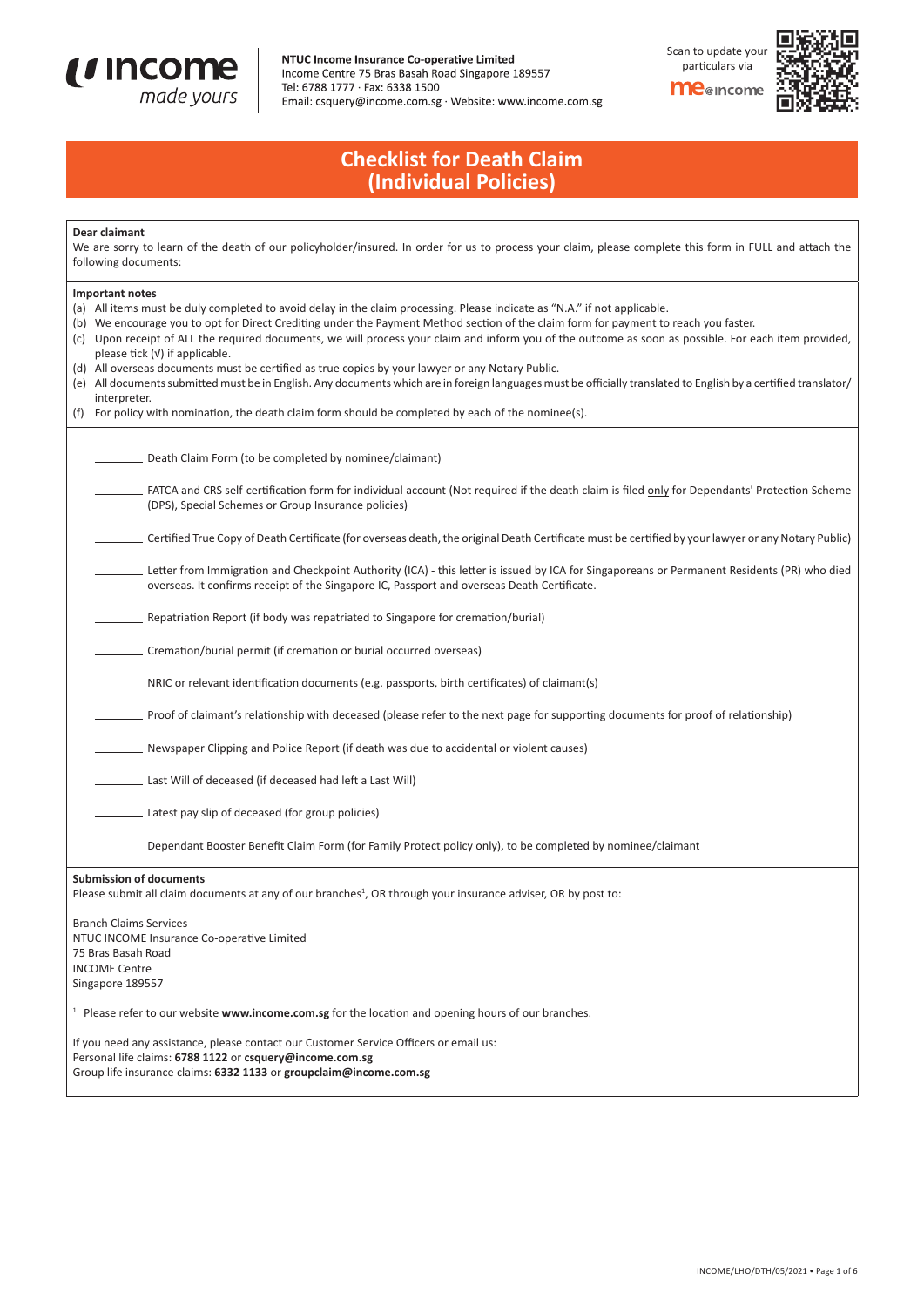### **DOCUMENTS FOR PROOF OF RELATIONSHIP**

### **WITH NOMINATION**

| <b>TYPE OF POLICY</b>                             | <b>CLAIMANT</b>                            | <b>DOCUMENTS TO SUBMIT</b>                                                                                               |
|---------------------------------------------------|--------------------------------------------|--------------------------------------------------------------------------------------------------------------------------|
| Revocable Nomination Policy                       | Nominee (> 18 years old)                   | • NRIC of Nominee                                                                                                        |
| effective 1 Sep 2009                              | Nominee (< 18 years old)                   | • NRIC of Nominee<br>• Birth Certificate of Nominee                                                                      |
|                                                   |                                            | • NRIC of Nominee's Parents                                                                                              |
| <b>Trust Nomination Policy</b>                    | 1st Trustee                                | • NRIC of Trustee                                                                                                        |
| effective 1 Sep 2009<br>(also known as            | No 1st Trustee<br>Nominee (> 18 years old) | • NRIC of Nominee                                                                                                        |
| Irrevocable Nomination)                           | No 1st Trustee<br>Nominee (< 18 years old) | • NRIC of Nominee<br>• Birth Certificate of Nominee<br>• NRIC of Parent                                                  |
| Nomination by way of Will<br>effective 1 Sep 2009 | Executor                                   | • Copy of the Last Will (Note that Income policy must be<br>stated for the nomination to be valid)<br>• NRIC of Executor |
| Nomination under Section 45                       | Nominee (> 21 years old)                   | • NRIC of Nominee                                                                                                        |
| Co-operative Societies Act                        | With Trustee<br>Nominee (< 21 years old)   | • NRIC of Trustee<br>• NRIC of Nominee<br>• Birth Certificate of Nominee                                                 |
|                                                   | No Trustee<br>Nominee (< 21 years old)     | • NRIC of Nominee<br>• Birth Certificate of Nominee<br>• NRIC of Nominee's Parents                                       |

### **WITHOUT NOMINATION - ESTATE POLICY (NO BENEFICIARY NAMED)**

| <b>TYPE OF POLICY</b>                            | <b>CLAIMANT</b> |         | <b>DOCUMENTS TO SUBMIT</b>       |
|--------------------------------------------------|-----------------|---------|----------------------------------|
| With Will<br>Individual life policy/<br>Executor |                 |         | • A copy of the Last Will        |
| Special Schemes policy/                          |                 |         | • NRIC of the Executor           |
| Dependants' Protection Scheme                    | Without Will    | Spouse  | • NRIC of Spouse                 |
| (DPS) policy.                                    |                 |         | • Marriage Certificate of Spouse |
|                                                  |                 | Parent  | • NRIC of Parent                 |
|                                                  |                 |         | • Birth Certificate of Deceased  |
|                                                  |                 | Child   | • NRIC of Child                  |
|                                                  |                 |         | • Birth Certificate of Child     |
|                                                  |                 | Sibling | • NRIC of Sibling                |
|                                                  |                 |         | • Birth Certificate of Deceased  |
|                                                  |                 |         | • Birth Certificate of Sibling   |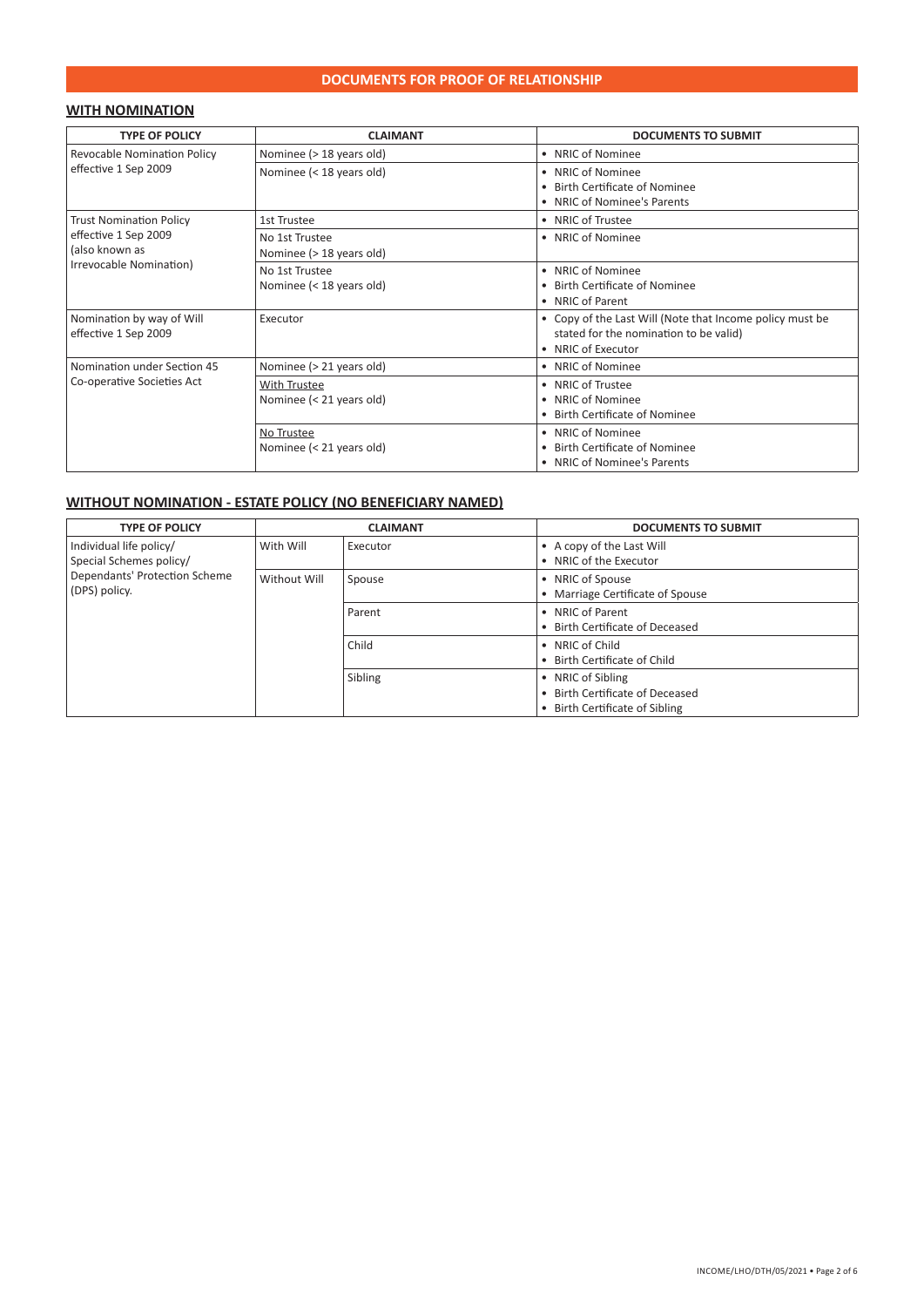

### NTUC Income Insurance Co-operative Limited

Income Centre 75 Bras Basah Road Singapore 189557 Tel: 6788 1777 · Fax: 6338 1500 Email: csquery@income.com.sg · Website: www.income.com.sg Scan to update you particulars via**me**@income



## **Death Claim Form (For Individual Policies)**

#### **Important Notice**

The acceptance of this form is NOT an admission of liability on the part of Income. Any documentary proof or report required by Income shall be furnished at the expense of the policyholder or claimant (depending on plan types). To avoid delay in processing your claim, please submit the duly completed claim form together with the supporting documents within 30 days from date of occurrence.

| Policy number(s)                                                                                                                                                      | Plan type                                                                       |                                    |  | Claim number                  |  |
|-----------------------------------------------------------------------------------------------------------------------------------------------------------------------|---------------------------------------------------------------------------------|------------------------------------|--|-------------------------------|--|
|                                                                                                                                                                       |                                                                                 |                                    |  |                               |  |
|                                                                                                                                                                       |                                                                                 | <b>Particulars of deceased</b>     |  |                               |  |
|                                                                                                                                                                       |                                                                                 |                                    |  |                               |  |
| Full name as per NRIC/Passport                                                                                                                                        |                                                                                 |                                    |  | NRIC/Passport number          |  |
|                                                                                                                                                                       |                                                                                 |                                    |  |                               |  |
| Occupation                                                                                                                                                            |                                                                                 |                                    |  |                               |  |
|                                                                                                                                                                       |                                                                                 |                                    |  |                               |  |
|                                                                                                                                                                       |                                                                                 |                                    |  |                               |  |
|                                                                                                                                                                       |                                                                                 | <b>Details of death</b>            |  |                               |  |
| Date of death (dd/mm/yyyy)                                                                                                                                            |                                                                                 | Cause of death                     |  |                               |  |
|                                                                                                                                                                       |                                                                                 |                                    |  |                               |  |
| Place of death (Specify hospital name if death occurred in hospital)                                                                                                  |                                                                                 |                                    |  | Was the death due to suicide? |  |
|                                                                                                                                                                       |                                                                                 |                                    |  | $\Box$ Yes<br>$ $ No          |  |
|                                                                                                                                                                       |                                                                                 |                                    |  |                               |  |
| For death occurring outside Singapore, was the deceased buried or cremated outside Singapore?<br>(If "Yes", please enclose a copy of the burial or cremation permit.) |                                                                                 |                                    |  | $\Box$ No<br>Yes              |  |
|                                                                                                                                                                       |                                                                                 |                                    |  |                               |  |
| Was a post-mortem or autopsy carried out?                                                                                                                             |                                                                                 |                                    |  | <b>Yes</b><br>No              |  |
| (If "Yes", please enclose a copy of the report.)                                                                                                                      |                                                                                 |                                    |  |                               |  |
|                                                                                                                                                                       |                                                                                 |                                    |  |                               |  |
| Was any Coroner's Inquest held?<br>(If "Yes", please enclose a copy of the Coroner's Inquiry report.)                                                                 |                                                                                 |                                    |  | $\vert$ No<br>Yes             |  |
|                                                                                                                                                                       |                                                                                 |                                    |  |                               |  |
|                                                                                                                                                                       |                                                                                 | <b>Testament and family status</b> |  |                               |  |
| a. Did the deceased leave a will?                                                                                                                                     |                                                                                 |                                    |  | $\Box$ No<br>Yes              |  |
|                                                                                                                                                                       | If "Yes", please enclose the Last Will and provide Executor's particular below. |                                    |  |                               |  |
|                                                                                                                                                                       |                                                                                 |                                    |  |                               |  |
| Full name of Executor (as shown in NRIC/Passport)                                                                                                                     |                                                                                 |                                    |  | NRIC/Passport number          |  |
|                                                                                                                                                                       |                                                                                 |                                    |  |                               |  |
| Address                                                                                                                                                               |                                                                                 |                                    |  |                               |  |
|                                                                                                                                                                       |                                                                                 |                                    |  |                               |  |
| Contact number                                                                                                                                                        |                                                                                 |                                    |  |                               |  |
| (Office)                                                                                                                                                              | (House)<br>(Hand phone)                                                         |                                    |  |                               |  |
|                                                                                                                                                                       |                                                                                 |                                    |  |                               |  |
| $\Box$ Single<br>Separated<br>Divorced<br>Widowed<br>Deceased's marital status at time of death<br>Married<br>b.                                                      |                                                                                 |                                    |  |                               |  |
| (i) Is there a surviving spouse?                                                                                                                                      | $\n  o$<br><b>Yes</b><br>If "Yes", please provide details below:                |                                    |  |                               |  |
| Full name of spouse                                                                                                                                                   | NRIC/Passport number                                                            | Date of birth (dd/mm/yyyy)         |  | Address/Contact number        |  |
|                                                                                                                                                                       |                                                                                 |                                    |  |                               |  |
|                                                                                                                                                                       |                                                                                 |                                    |  |                               |  |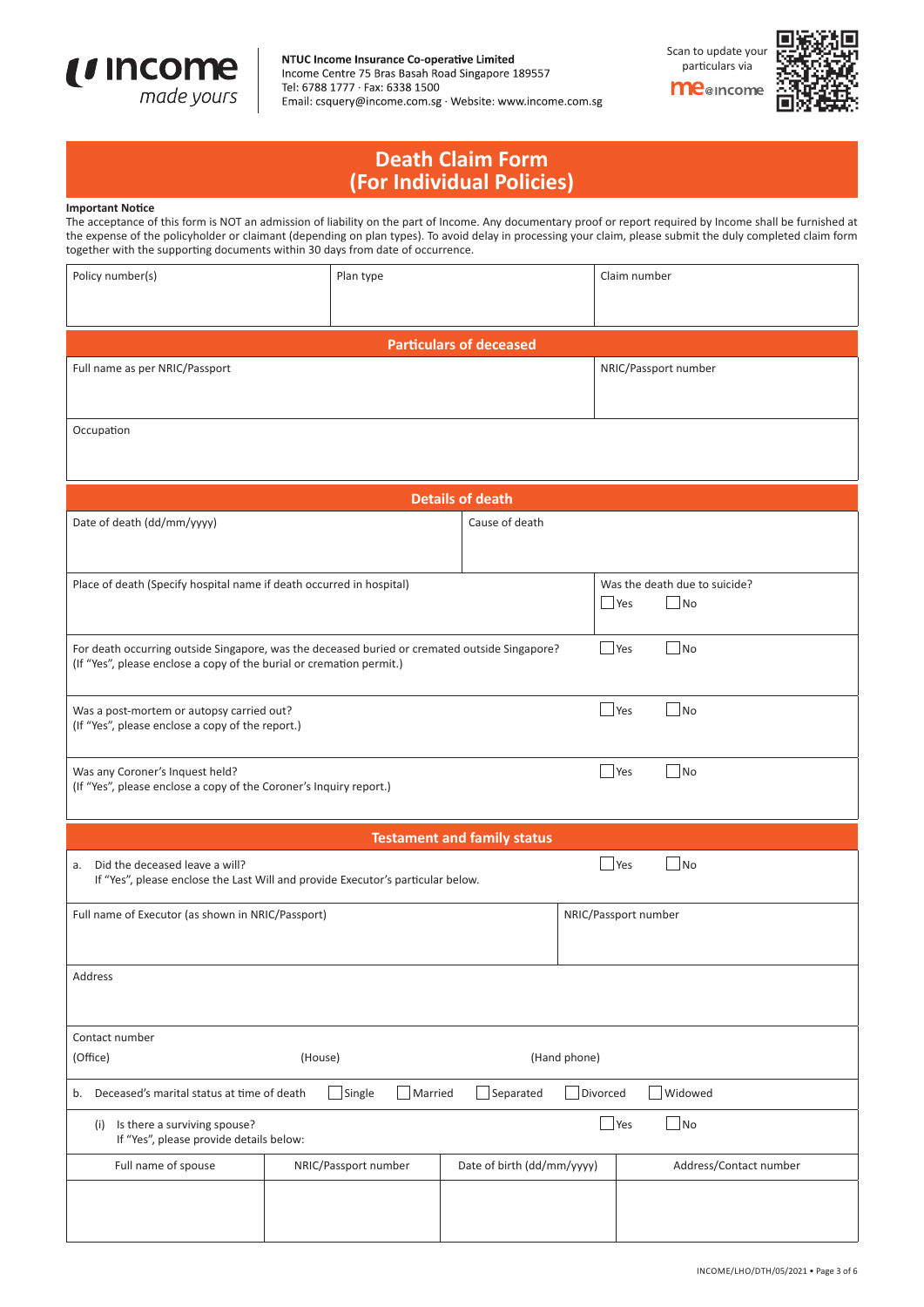| <b>Testament and family status (continued)</b>                                                                                                                                                                                                  |                               |                                              |                               |                        |                                    |
|-------------------------------------------------------------------------------------------------------------------------------------------------------------------------------------------------------------------------------------------------|-------------------------------|----------------------------------------------|-------------------------------|------------------------|------------------------------------|
| (ii) Is/Are there any surviving child(ren)?<br>If "Yes", please provide details below:                                                                                                                                                          |                               |                                              |                               | $\blacksquare$ Yes     | $\Box$ No                          |
| Full name of child                                                                                                                                                                                                                              | NRIC/Birth Certificate number |                                              | Date of birth (dd/mm/yyyy)    |                        | Address/Contact number             |
|                                                                                                                                                                                                                                                 |                               |                                              |                               |                        |                                    |
|                                                                                                                                                                                                                                                 |                               |                                              |                               |                        |                                    |
|                                                                                                                                                                                                                                                 |                               |                                              |                               |                        |                                    |
|                                                                                                                                                                                                                                                 |                               |                                              |                               |                        |                                    |
| (iii) Please provide details of the parents/siblings below:                                                                                                                                                                                     |                               |                                              |                               |                        |                                    |
| Full name of family member                                                                                                                                                                                                                      | NRIC/Passport<br>number       | Date of birth<br>(dd/mm/yyyy)                | Relationship<br>with Deceased | Surviving?<br>(Yes/No) | Address/Contact number             |
|                                                                                                                                                                                                                                                 |                               |                                              |                               |                        |                                    |
|                                                                                                                                                                                                                                                 |                               |                                              |                               |                        |                                    |
|                                                                                                                                                                                                                                                 |                               |                                              |                               |                        |                                    |
|                                                                                                                                                                                                                                                 |                               |                                              |                               |                        |                                    |
|                                                                                                                                                                                                                                                 |                               | If death occurred as a result of an accident |                               |                        |                                    |
| Date of accident (dd/mm/yyyy)                                                                                                                                                                                                                   |                               |                                              | Time of accident              |                        |                                    |
| Place of accident                                                                                                                                                                                                                               |                               |                                              |                               |                        |                                    |
| Detailed description of the accident                                                                                                                                                                                                            |                               |                                              |                               |                        |                                    |
| a. Were there any eye-witnesses to the accident?<br>If "Yes", please provide details below:                                                                                                                                                     |                               |                                              |                               | $\Box$ Yes             | $\Box$ No                          |
| Name of witness                                                                                                                                                                                                                                 |                               | Address/Contact number                       |                               |                        | Relationship with deceased, if any |
|                                                                                                                                                                                                                                                 |                               |                                              |                               |                        |                                    |
|                                                                                                                                                                                                                                                 |                               |                                              |                               |                        |                                    |
| Yes<br>$\Box$ No<br>b. Was the accident reported to the police?<br>If "Yes", please provide the name of police station at which the accident was reported and the name of police officer in-charge, and enclose a copy of<br>the police report. |                               |                                              |                               |                        |                                    |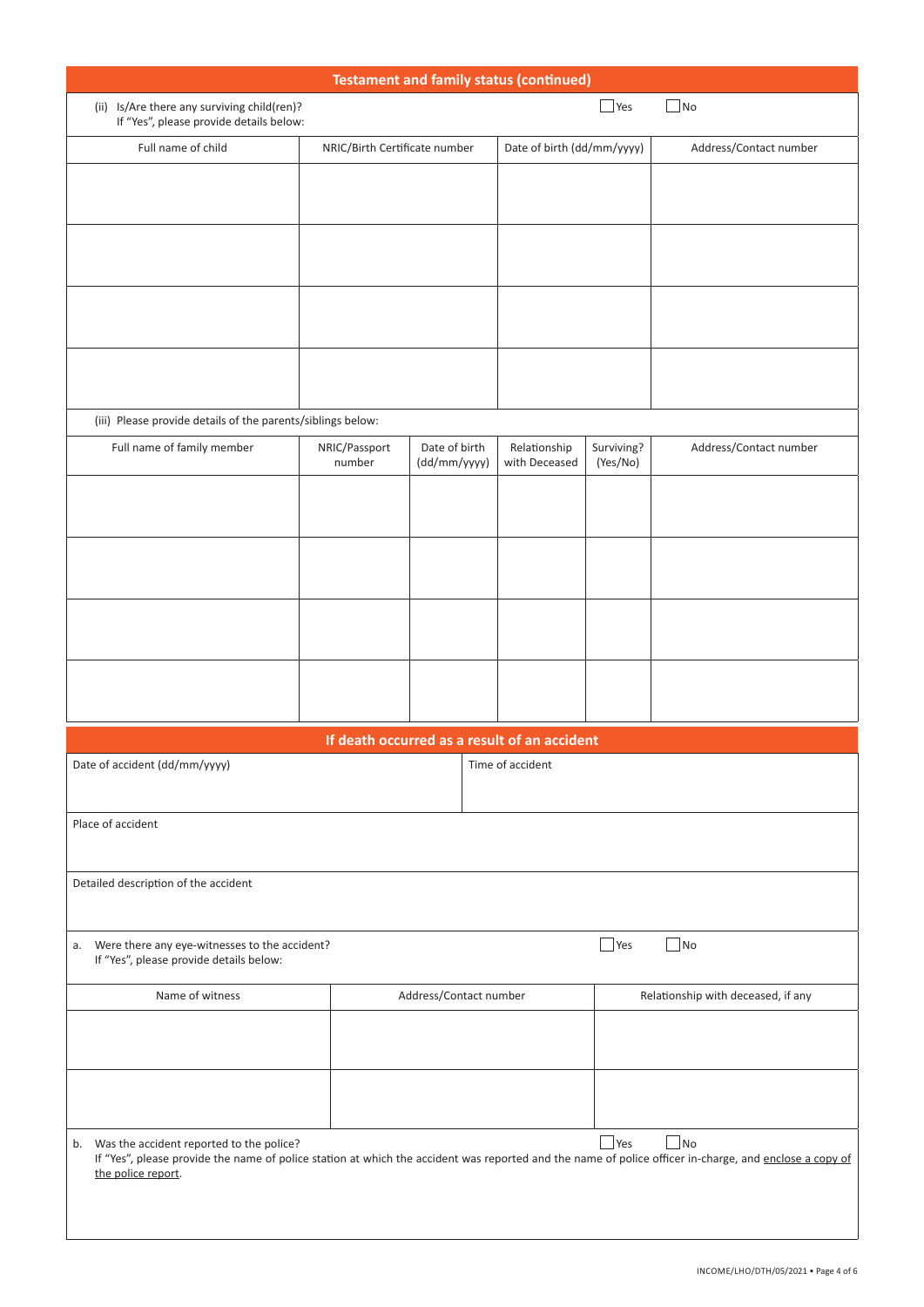| If death occurred as a result of natural causes (E.g. Illness)                                                                                                                                                                                                                                                            |                                                                                                                                                                        |                         |                                         |              |                                 |            |
|---------------------------------------------------------------------------------------------------------------------------------------------------------------------------------------------------------------------------------------------------------------------------------------------------------------------------|------------------------------------------------------------------------------------------------------------------------------------------------------------------------|-------------------------|-----------------------------------------|--------------|---------------------------------|------------|
| Date deceased first presented with symptoms of the illness (dd/mm/yyyy) ______/_____/__<br>а.                                                                                                                                                                                                                             |                                                                                                                                                                        |                         |                                         |              |                                 |            |
|                                                                                                                                                                                                                                                                                                                           |                                                                                                                                                                        |                         |                                         |              |                                 |            |
| b.<br>c.                                                                                                                                                                                                                                                                                                                  | Date deceased first consulted a doctor for the illness (dd/mm/yyyy) _<br>Please provide details of doctors who had attended to the deceased for his illness(es) below: |                         |                                         |              |                                 |            |
| Name of doctor                                                                                                                                                                                                                                                                                                            | Name/Address of clinic/hospital                                                                                                                                        |                         | Date(s) of consultation (dd/mm/yyyy)    |              | Reason(s) for consultation      |            |
|                                                                                                                                                                                                                                                                                                                           |                                                                                                                                                                        |                         |                                         |              |                                 |            |
|                                                                                                                                                                                                                                                                                                                           |                                                                                                                                                                        |                         |                                         |              |                                 |            |
|                                                                                                                                                                                                                                                                                                                           |                                                                                                                                                                        |                         |                                         |              |                                 |            |
| d.<br>If "Yes", please provide details below:                                                                                                                                                                                                                                                                             | Did the deceased suffer from any other illnesses/conditions?                                                                                                           |                         |                                         | Yes          | $\blacksquare$ No               |            |
|                                                                                                                                                                                                                                                                                                                           | Details of illness(es)/condition(s)                                                                                                                                    |                         | Date first diagnosed (dd/mm/yyyy)       |              | Name/Address of clinic/hospital |            |
|                                                                                                                                                                                                                                                                                                                           |                                                                                                                                                                        |                         |                                         |              |                                 |            |
|                                                                                                                                                                                                                                                                                                                           |                                                                                                                                                                        |                         |                                         |              |                                 |            |
| e.                                                                                                                                                                                                                                                                                                                        | Please provide details of deceased's regular doctor(s) and company doctor(s) below:                                                                                    |                         |                                         |              |                                 |            |
| Name of doctor                                                                                                                                                                                                                                                                                                            | Name/Address of clinic/hospital                                                                                                                                        |                         | Date(s) of consultation (dd/mm/yyyy)    |              | Reason(s) for consultation      |            |
|                                                                                                                                                                                                                                                                                                                           |                                                                                                                                                                        |                         |                                         |              |                                 |            |
|                                                                                                                                                                                                                                                                                                                           |                                                                                                                                                                        |                         |                                         |              |                                 |            |
|                                                                                                                                                                                                                                                                                                                           |                                                                                                                                                                        |                         |                                         |              |                                 |            |
|                                                                                                                                                                                                                                                                                                                           |                                                                                                                                                                        | <b>Other insurances</b> |                                         |              |                                 |            |
| Was the deceased insured with other insurance company(ies)?<br>If "Yes", please provide the following information.                                                                                                                                                                                                        |                                                                                                                                                                        |                         |                                         | $\Box$ Yes   | $ $ No                          |            |
| Name of insurance company                                                                                                                                                                                                                                                                                                 | Policy number                                                                                                                                                          | Date of issue           | Type of plan                            | Claim amount | Claim notified                  | Claim paid |
|                                                                                                                                                                                                                                                                                                                           |                                                                                                                                                                        | (dd/mm/yyyy)            |                                         |              | (Yes/No)                        | (Yes/No)   |
|                                                                                                                                                                                                                                                                                                                           |                                                                                                                                                                        |                         |                                         |              |                                 |            |
|                                                                                                                                                                                                                                                                                                                           |                                                                                                                                                                        |                         |                                         |              |                                 |            |
|                                                                                                                                                                                                                                                                                                                           |                                                                                                                                                                        |                         |                                         |              |                                 |            |
|                                                                                                                                                                                                                                                                                                                           |                                                                                                                                                                        |                         |                                         |              |                                 |            |
|                                                                                                                                                                                                                                                                                                                           |                                                                                                                                                                        |                         | <b>Beneficial Ownership declaration</b> |              |                                 |            |
| A Beneficial Owner is defined in the MAS Notice on Prevention of Money Laundering and Countering the Financing of Terrorism as an individual who ultimately                                                                                                                                                               |                                                                                                                                                                        |                         |                                         |              |                                 |            |
| owns or controls the customer or the individual on whose behalf business relations are established.<br>If there no Beneficial Ownership arrangement, please leave this section blank.                                                                                                                                     |                                                                                                                                                                        |                         |                                         |              |                                 |            |
| If there is a Beneficial Ownership arrangement, please<br>1. Submit a copy of their NRIC or passport and a completed copy of the FATCA and CRS self-certification form for Individual Account Holder, Entity Account<br>Holder or Controlling Person available here:<br>www.income.com.sg/Policy-downloads-and-forms; and |                                                                                                                                                                        |                         |                                         |              |                                 |            |
| 2. Provide details below:                                                                                                                                                                                                                                                                                                 |                                                                                                                                                                        |                         |                                         |              |                                 |            |
| Name of Beneficial Owner                                                                                                                                                                                                                                                                                                  | NRIC/Passport number/FIN<br>Date of birth (dd/mm/yyyy)                                                                                                                 |                         |                                         |              |                                 |            |
|                                                                                                                                                                                                                                                                                                                           |                                                                                                                                                                        |                         |                                         |              |                                 |            |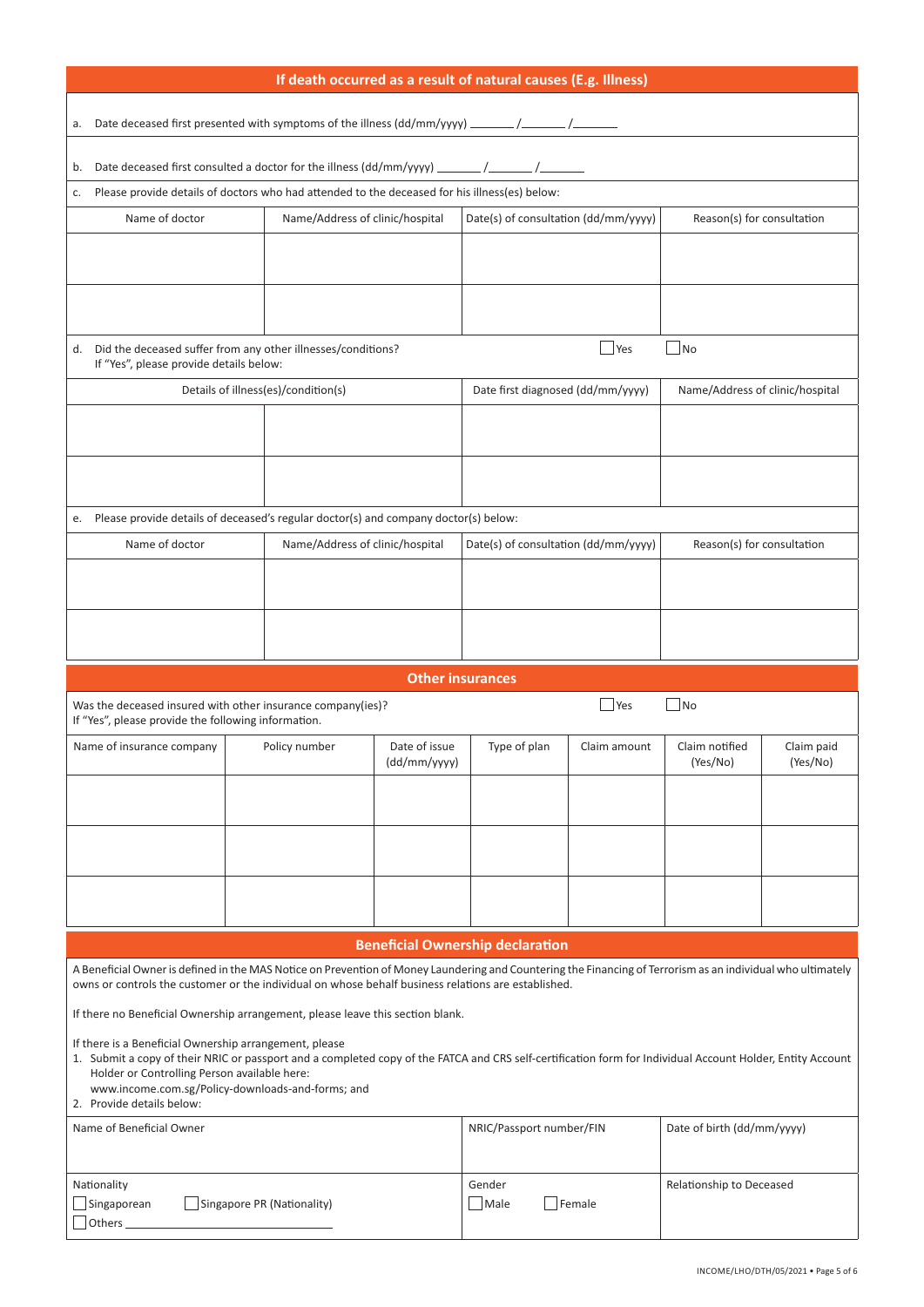| <b>Other information</b>                                                                                                                                                                                                                                                                                                                                                                                                                                                                                                                                                                                                                                                                                                                                                                                                                                                                                                                                                                                                                                                                                               |                                        |  |  |  |
|------------------------------------------------------------------------------------------------------------------------------------------------------------------------------------------------------------------------------------------------------------------------------------------------------------------------------------------------------------------------------------------------------------------------------------------------------------------------------------------------------------------------------------------------------------------------------------------------------------------------------------------------------------------------------------------------------------------------------------------------------------------------------------------------------------------------------------------------------------------------------------------------------------------------------------------------------------------------------------------------------------------------------------------------------------------------------------------------------------------------|----------------------------------------|--|--|--|
| Has the deceased or the claimant been bankrupt or insolvent or has executed any deed or transfer for the benefit of creditors since becoming interested<br>in the policy? If "Yes", please provide details.                                                                                                                                                                                                                                                                                                                                                                                                                                                                                                                                                                                                                                                                                                                                                                                                                                                                                                            |                                        |  |  |  |
| Yes<br> No<br>Deceased<br>Details: _                                                                                                                                                                                                                                                                                                                                                                                                                                                                                                                                                                                                                                                                                                                                                                                                                                                                                                                                                                                                                                                                                   |                                        |  |  |  |
| Yes<br>$\blacksquare$ No<br>Claimant<br>Details: _                                                                                                                                                                                                                                                                                                                                                                                                                                                                                                                                                                                                                                                                                                                                                                                                                                                                                                                                                                                                                                                                     |                                        |  |  |  |
|                                                                                                                                                                                                                                                                                                                                                                                                                                                                                                                                                                                                                                                                                                                                                                                                                                                                                                                                                                                                                                                                                                                        |                                        |  |  |  |
| <b>Payment method</b><br>Please tick one of the boxes below to indicate payment method:                                                                                                                                                                                                                                                                                                                                                                                                                                                                                                                                                                                                                                                                                                                                                                                                                                                                                                                                                                                                                                |                                        |  |  |  |
| Scredit into my <u>personal</u> bank account (Please submit a copy of your bank book or statement for account verification. You need to circle the account for scount for<br>crediting if your statement shows more than 1 bank account) - We encourage you to opt for Direct Crediting for payment to reach you faster.<br>Cheque to be mailed directly to the claim recipients                                                                                                                                                                                                                                                                                                                                                                                                                                                                                                                                                                                                                                                                                                                                       |                                        |  |  |  |
| Personal data use statement                                                                                                                                                                                                                                                                                                                                                                                                                                                                                                                                                                                                                                                                                                                                                                                                                                                                                                                                                                                                                                                                                            |                                        |  |  |  |
| By providing the information and submitting this application or transaction, I/we consent and agree to NTUC Income Insurance Co-operative Limited<br>("Income"), its representatives, agents, relevant third parties, Income's appointed insurance intermediaries and their respective third party service providers<br>and representatives (collectively "Income Parties") (referred to in Income's Privacy Policy at https://www.income.com.sg/privacy-policy) to collect, use,<br>and disclose any personal data in this form or obtained from other sources, including existing personal data provided and any future updates, (collectively<br>"personal data") for the purposes of processing and administering my/our insurance application or transaction, providing me/us with financial advice and/<br>or recommendation on products and services, managing my/our relationship and policies with Income including sending me/us corporate communications<br>and notices on updates and servicing, research and data analytics, and in the manner and for the purposes described in Income's Privacy Policy. |                                        |  |  |  |
| Where the personal data of another person(s) (for example, personal data of the insured person, my family, employee, payee/payer or beneficiary) is provided<br>by me/us (whether in this or subsequent submissions) or from other sources to Income Parties, I/we represent and warrant that:<br>I/we have obtained their consent for the collection, disclosure and use of their personal data; and<br>• I am/we are authorised to give any authorisation, approval and consent on their behalf to collect, use or disclose, their personal data,<br>for the purposes as set out in this Personal Data Use Statement.                                                                                                                                                                                                                                                                                                                                                                                                                                                                                                |                                        |  |  |  |
| Please refer to Income's Privacy Policy for more information, including access and correction of my personal data and consent withdrawal.                                                                                                                                                                                                                                                                                                                                                                                                                                                                                                                                                                                                                                                                                                                                                                                                                                                                                                                                                                              |                                        |  |  |  |
| <b>Declaration and authorisation</b>                                                                                                                                                                                                                                                                                                                                                                                                                                                                                                                                                                                                                                                                                                                                                                                                                                                                                                                                                                                                                                                                                   |                                        |  |  |  |
| 1. I cannot alter any of the wordings in this form. Any attempt to do so will have no effect.                                                                                                                                                                                                                                                                                                                                                                                                                                                                                                                                                                                                                                                                                                                                                                                                                                                                                                                                                                                                                          |                                        |  |  |  |
| 2. I declare that the answers given in this form are true, correct and complete. I accept full responsibility for them, whether written by me or by anyone else<br>on my behalf. I have not withheld any information.                                                                                                                                                                                                                                                                                                                                                                                                                                                                                                                                                                                                                                                                                                                                                                                                                                                                                                  |                                        |  |  |  |
| 3. I confirm that I understand and agree to the collection, use and disclosure of my personal data as stated in the "Personal Data Use Statement" above.                                                                                                                                                                                                                                                                                                                                                                                                                                                                                                                                                                                                                                                                                                                                                                                                                                                                                                                                                               |                                        |  |  |  |
| 4. I confirm that I am authorised to disclose information (including personal information) about the insured if this claim is made on behalf of them.                                                                                                                                                                                                                                                                                                                                                                                                                                                                                                                                                                                                                                                                                                                                                                                                                                                                                                                                                                  |                                        |  |  |  |
| 5. For the purpose of administering and processing my claim, I authorise, consent and agree to:<br>a. The medical source, insurance office, reinsurer, organisation to release to Income any medical or relevant information to do with me or the insured;<br>b. Income and its relevant third parties stated in Income's Privacy Policy to collect from, use and/or disclose to any medical source, insurance office,<br>reinsurer, or organisation any medical or relevant information to do with me or the insured; and<br>c. Income or any of its approved medical examiners or laboratories to perform the necessary medical assessment and tests for Income to assess this<br>claim.                                                                                                                                                                                                                                                                                                                                                                                                                             |                                        |  |  |  |
| 6. I agree that a copy of the authorisation in this form is valid and binding as an original copy.                                                                                                                                                                                                                                                                                                                                                                                                                                                                                                                                                                                                                                                                                                                                                                                                                                                                                                                                                                                                                     |                                        |  |  |  |
| 7. I consent and agree to the transfer and disclosure, at any time and without notice or liability to me, of any policy or claim information, including about the<br>deceased life insured and claimant(s), in the insurer's possession to the Central Provident Fund Board and its approved insurer(s), and their representatives<br>and third party service provider(s) for:<br>a. the purpose of administering the claims made under the Dependant's Protection Insurance Scheme or any other insurance scheme referred to in the<br>Central Provident Fund Act (Chapter 36) which the deceased life assured may be insured under; or<br>b. any purpose connected with the administration or operation of the accounts maintained by the Board for the deceased life assured under the Central                                                                                                                                                                                                                                                                                                                      |                                        |  |  |  |
| Provident Fund Act (Chapter 36).<br>8. I understand that I must give Income all documents, authorisations or information required by Income to assess the claim. If I fail to co-operate with<br>Income in administering and processing the claim, I am aware that the assessment of the claim may be delayed or Income may reject the claim.                                                                                                                                                                                                                                                                                                                                                                                                                                                                                                                                                                                                                                                                                                                                                                          |                                        |  |  |  |
| Full name of deceased (as shown in NRIC/Passport)                                                                                                                                                                                                                                                                                                                                                                                                                                                                                                                                                                                                                                                                                                                                                                                                                                                                                                                                                                                                                                                                      | NRIC/Passport/Birth Certificate number |  |  |  |
| Full name of nominee/claimant/the legal personal representative of the policyholder                                                                                                                                                                                                                                                                                                                                                                                                                                                                                                                                                                                                                                                                                                                                                                                                                                                                                                                                                                                                                                    | NRIC/Passport number                   |  |  |  |
| Relationship to deceased                                                                                                                                                                                                                                                                                                                                                                                                                                                                                                                                                                                                                                                                                                                                                                                                                                                                                                                                                                                                                                                                                               |                                        |  |  |  |
| Address                                                                                                                                                                                                                                                                                                                                                                                                                                                                                                                                                                                                                                                                                                                                                                                                                                                                                                                                                                                                                                                                                                                |                                        |  |  |  |
| Email address                                                                                                                                                                                                                                                                                                                                                                                                                                                                                                                                                                                                                                                                                                                                                                                                                                                                                                                                                                                                                                                                                                          |                                        |  |  |  |
| Contact number<br>(Hand phone)<br>(Office)<br>(House)                                                                                                                                                                                                                                                                                                                                                                                                                                                                                                                                                                                                                                                                                                                                                                                                                                                                                                                                                                                                                                                                  |                                        |  |  |  |
| Signature/thumbprint                                                                                                                                                                                                                                                                                                                                                                                                                                                                                                                                                                                                                                                                                                                                                                                                                                                                                                                                                                                                                                                                                                   | Date signed (dd/mm/yyyy)               |  |  |  |
|                                                                                                                                                                                                                                                                                                                                                                                                                                                                                                                                                                                                                                                                                                                                                                                                                                                                                                                                                                                                                                                                                                                        |                                        |  |  |  |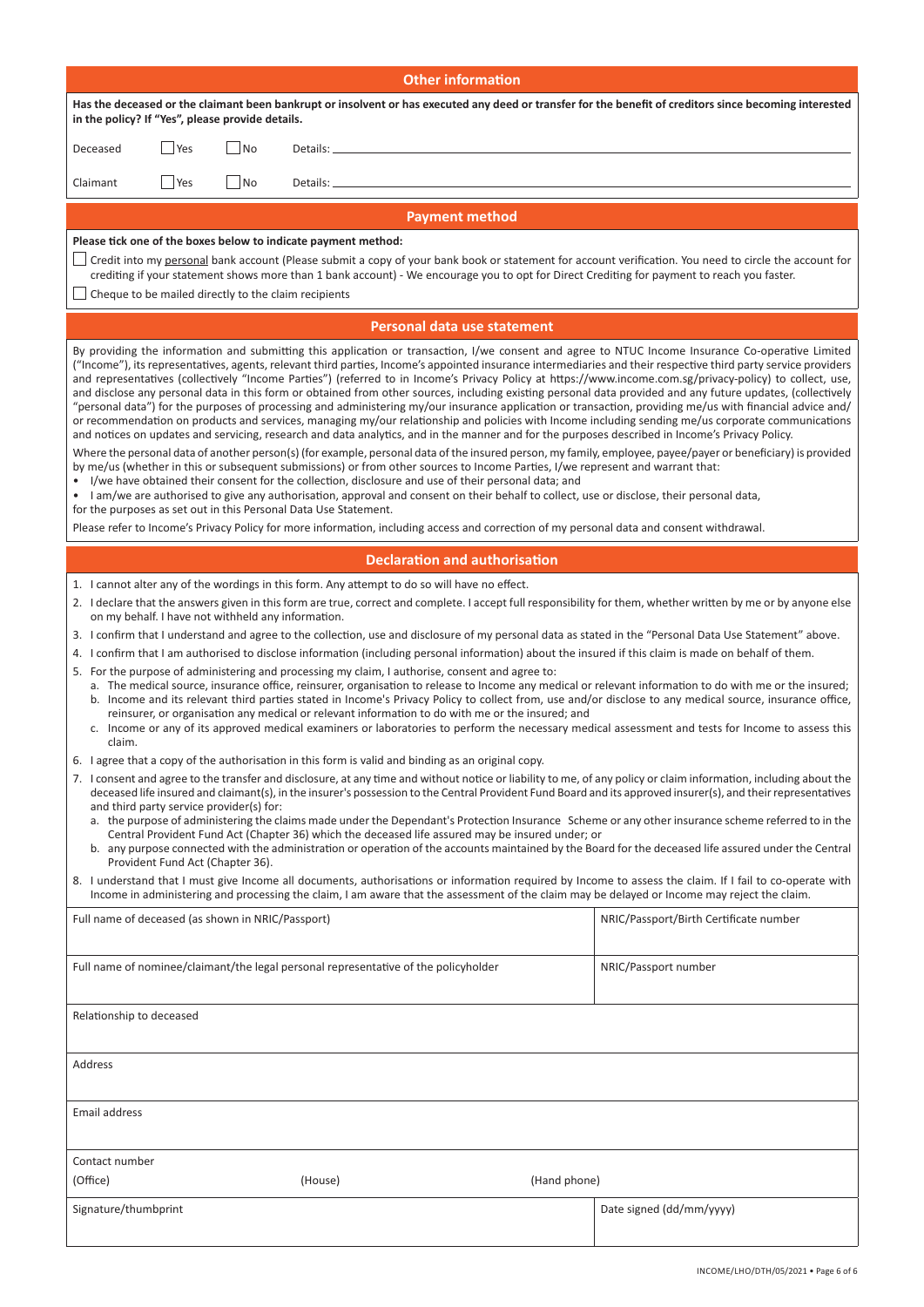

**821/089**

# **FATCA and CRS self-certification form for individual account holder**

### **Instruction (Please read before completing the form)**

NTUC Income Insurance Co-operative Limited ("Income") is required to collect and report certain information about an account holder's tax residency in order to comply with the Singapore Income Tax Act (Chapter 134) and related regulations including Income Tax (International Tax Compliance Agreements) (United States of America) Regulations 2015 (FATCA) and Income Tax (International Tax Compliance Agreements) (Common Reporting Standard) Regulation 2016 (CRS).

Please complete this form if you are an individual, a sole trader or sole proprietor. For multiple Account Holders, please use a separate form for each Account Holder. For the purpose of this self-certification, an Account Holder may refer to the following persons: Proposer (eventually the Policyowner), Beneficial Owner, Assignee, Trustee, Beneficiary under a Trust or a Trust Nominee named under Section 132 of the Singapore Insurance Act 1966. Should any information provided change in the future, please ensure that you notify us promptly.

If you have require further details, please consult your tax/legal adviser or local tax authority.

**We may contact you to collect more information if required. It is important for you to provide us with complete and accurate information in this form, as these are pursuant to requirements under Singapore Income Tax Act (Chapter 134) and its subsidiary legislation.**

|             | <b>Individual self-certification form</b> |                                                  |                                                                                                                                                                                                                                                                                                                                                                                                                                                                            |                                             |                                                                                       |  |                                                                            |
|-------------|-------------------------------------------|--------------------------------------------------|----------------------------------------------------------------------------------------------------------------------------------------------------------------------------------------------------------------------------------------------------------------------------------------------------------------------------------------------------------------------------------------------------------------------------------------------------------------------------|---------------------------------------------|---------------------------------------------------------------------------------------|--|----------------------------------------------------------------------------|
|             |                                           |                                                  | Section 1: Identification of individual account holder                                                                                                                                                                                                                                                                                                                                                                                                                     |                                             |                                                                                       |  |                                                                            |
|             | Proposal/Policy number                    |                                                  |                                                                                                                                                                                                                                                                                                                                                                                                                                                                            |                                             | Date of birth (dd/mm/yyyy)                                                            |  |                                                                            |
|             | Name (as shown in NRIC or FIN)            |                                                  |                                                                                                                                                                                                                                                                                                                                                                                                                                                                            |                                             | NRIC number or FIN                                                                    |  | Sex<br>  Male<br>Female                                                    |
|             | <b>Residential address</b>                |                                                  |                                                                                                                                                                                                                                                                                                                                                                                                                                                                            |                                             | Country of birth                                                                      |  |                                                                            |
|             | Country of residence                      |                                                  |                                                                                                                                                                                                                                                                                                                                                                                                                                                                            |                                             | Postal code/ZIP code                                                                  |  |                                                                            |
|             |                                           |                                                  |                                                                                                                                                                                                                                                                                                                                                                                                                                                                            | <b>Section 2: Tax Residency declaration</b> |                                                                                       |  |                                                                            |
|             |                                           | Are you solely a tax resident of Singapore?      | $\Box$ Yes, I am solely a tax resident of Singapore and do not have a foreign tax residency. My Singapore TIN is my NRIC or FIN.<br>If your TIN is not your NRIC or FIN, please state it here:<br>No, I am currently a tax resident in the following list of country(ies)/jurisdiction(s) (include Singapore, if applicable and provide details below).<br>If you are a United States (U.S.) citizen or U.S. tax resident, please complete and submit the Form W-8 or W-9. |                                             |                                                                                       |  |                                                                            |
| <b>No</b>   |                                           | Country(ies)/Jurisdiction(s)<br>of tax residence | <b>TIN</b>                                                                                                                                                                                                                                                                                                                                                                                                                                                                 |                                             | If TIN is not available, please select on the<br>reason code (Refer to Table 1 below) |  | If reason B has been selected, please<br>indicate why TIN is not available |
| 1           |                                           |                                                  |                                                                                                                                                                                                                                                                                                                                                                                                                                                                            |                                             | $A \Box / B \Box / C \Box$                                                            |  |                                                                            |
| 2           |                                           |                                                  |                                                                                                                                                                                                                                                                                                                                                                                                                                                                            |                                             | $A \Box / B \Box / C \Box$                                                            |  |                                                                            |
| 3           |                                           |                                                  |                                                                                                                                                                                                                                                                                                                                                                                                                                                                            |                                             | $A \Box / B \Box / C \Box$                                                            |  |                                                                            |
| 4           |                                           |                                                  |                                                                                                                                                                                                                                                                                                                                                                                                                                                                            |                                             | $A \Box / B \Box / C \Box$                                                            |  |                                                                            |
| 5           |                                           |                                                  |                                                                                                                                                                                                                                                                                                                                                                                                                                                                            |                                             | $A \Box / B \Box / C \Box$                                                            |  |                                                                            |
| Table 1     |                                           |                                                  |                                                                                                                                                                                                                                                                                                                                                                                                                                                                            |                                             |                                                                                       |  |                                                                            |
| Reason code |                                           |                                                  |                                                                                                                                                                                                                                                                                                                                                                                                                                                                            | Description                                 |                                                                                       |  |                                                                            |
| A           |                                           |                                                  | The country/jurisdiction where the account holder is resident does not issue TINs to its residents.                                                                                                                                                                                                                                                                                                                                                                        |                                             |                                                                                       |  |                                                                            |
|             | B                                         |                                                  | The account holder is otherwise unable to obtain a TIN or equivalent number. (Please explain why you are unable to obtain a TIN<br>if you have selected this reason)                                                                                                                                                                                                                                                                                                       |                                             |                                                                                       |  |                                                                            |
| $\mathsf C$ |                                           |                                                  | No TIN is required. (Note: Only select this reason if the domestic law of the relevant jurisdiction does not require the collection of<br>the TIN issued by such jurisdiction)                                                                                                                                                                                                                                                                                             |                                             |                                                                                       |  |                                                                            |

Please refer to the OECD website for more information on tax residency:

http://www.oecd.org/tax/automatic-exchange/crs-implementation-and-assistance/tax-residency/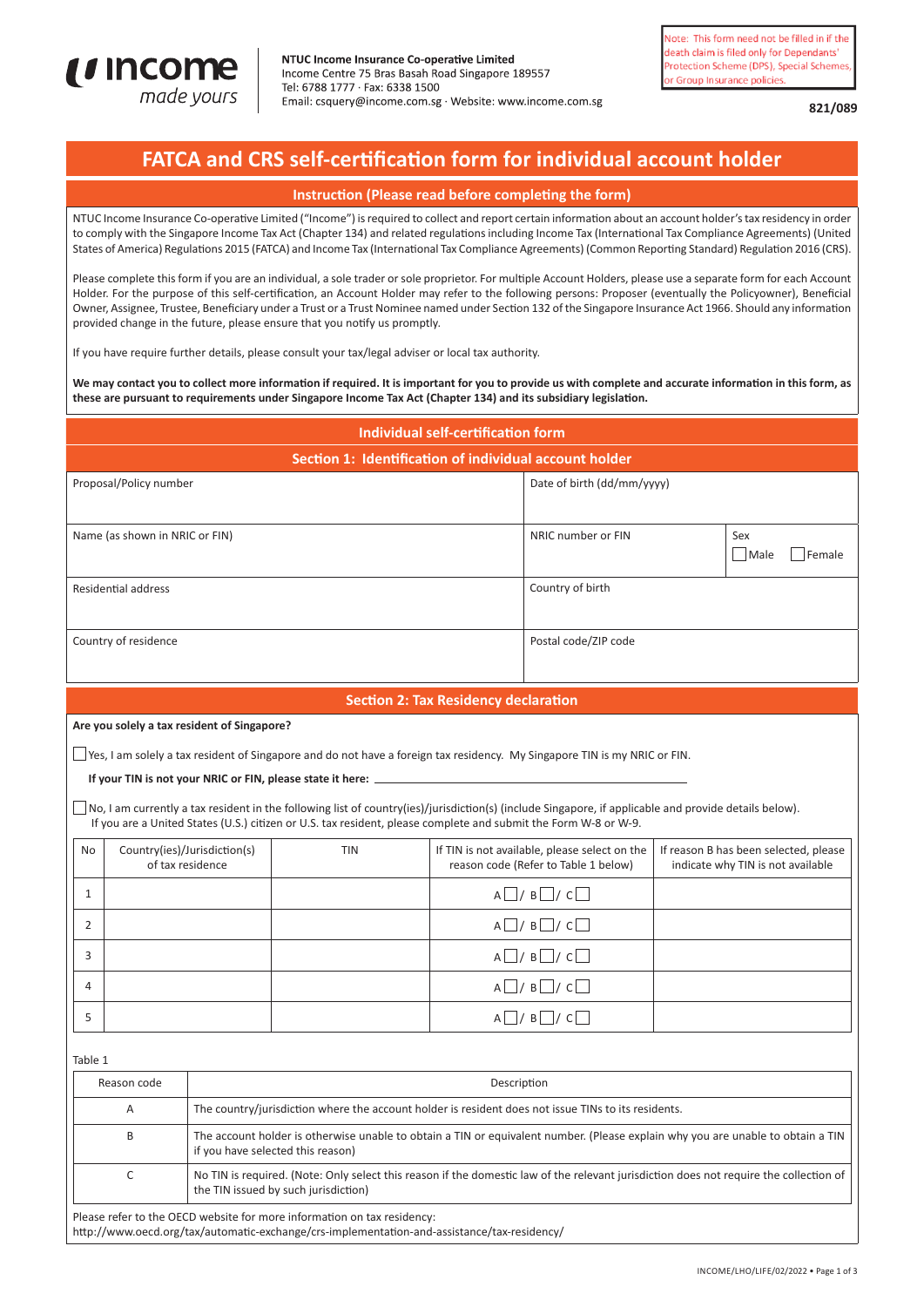#### **Section 3: Country of address outside country of tax residency (where relevant)**

If your residential address, mailing address or contact number does not correspond with your declared country(ies)/jurisdiction(s) of tax residence, please select a reason that applies:

Tick  $(\checkmark)$  ONE only and submit relevant supporting documents:

| No             | Reason                                                                                                      | Tick the box |
|----------------|-------------------------------------------------------------------------------------------------------------|--------------|
| T              | Student at an education institution in the country of residential                                           |              |
| $\overline{2}$ | Working in the country of residential for less than 6 months                                                |              |
| 3              | On an educational or cultural exchange visitor program in the country of residential for less than 6 months |              |
| 4              | Regular travel between jurisdictions for work and home                                                      |              |
| 5              | Others - Please specify:                                                                                    |              |
|                |                                                                                                             |              |
|                |                                                                                                             |              |
|                |                                                                                                             |              |

#### **Section 4 – Declarations and authorisation**

Income recognises its obligations under the Personal Data Protection Act 2012 (PDPA) which include the collection, use and disclosure of personal data for the purpose for which an individual has given consent to. Income's privacy policy can be viewed at http://www.income.com.sg/privacy-policy.

I agree and expressly consent that Income shall have the right to provide my personal data and information to any governmental authorities, regulatory bodies and/or any other person(s) to fulfil its obligations under applicable tax regulations, including Singapore Income Tax Act (Chapter 134), the Foreign Account Tax Compliance Act ("FATCA") and the OECD Common Reporting Standard for Common Exchange of Financial Account Information "CRS"). I understand that such disclosures may:

(a) involve cross border transfer of personal data and information outside the jurisdiction;

(b) be in respect to personal data and information provided in this form, or in any document provided, or to be provided to Income by me or from other sources; and

(c) relate to personal data of the Account Holder and any information about relevant policy or policies.

I understand that Income will not be able to sell or administer any insurance product or provide any services to me if I refuse to give this expressed consent.

I certify that I am the Account Holder (or am authorised to sign for the Account Holder) of all accounts to which this form relates.

I declare that all statements made in this form are correct and complete. I undertake to inform Income within 30 days if there is a change in circumstances that affects the tax residency status of the Account Holder or causes the information in this form to be incorrect or incomplete. I shall provide Income with an updated self certification form within 90 days of such change in circumstances. I understand any false, misleading or fraudulent information regarding my resident status for tax purposes may result in certain penalties.

Name of signatory#:

Signature:

Date (dd/mm/yyyy): \_

# Declaration below 18 years old requires a legal guardian to sign off.

Note: If you are not the account holder, please indicate the capacity in which you are signing the form. If you are signing under a power of attorney, please also attach a certified true copy of the power of attorney.

| Capacity of the signatory: |  |
|----------------------------|--|
| Parent                     |  |
| Legal Guardian             |  |
| Lasting Power of Attorney  |  |
| Others (Please specify     |  |